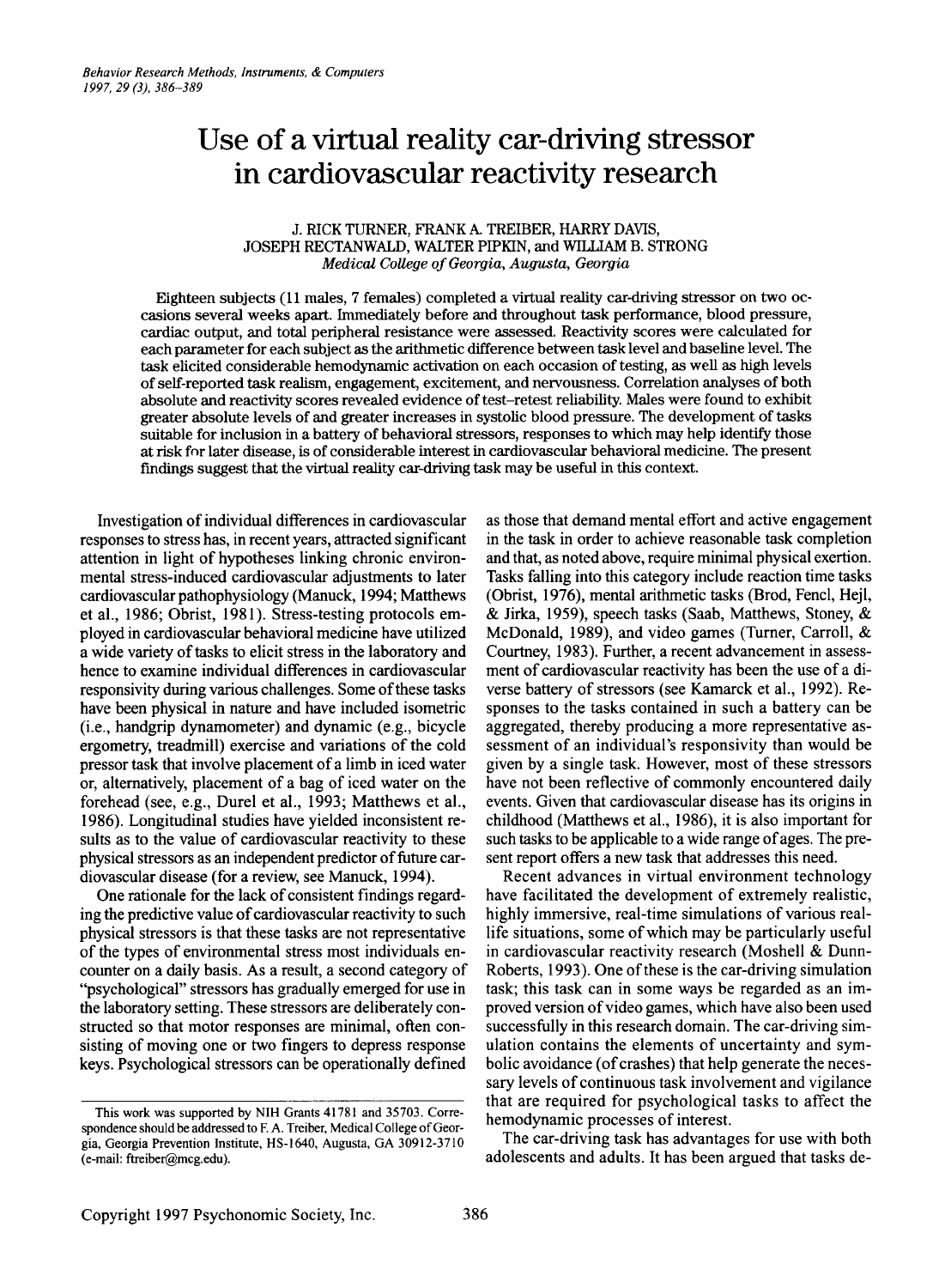ployed in laboratory investigations should reflect the situations individuals encounter in everyday life. Driving is a common experience for many adolescents and adults; thus this task is reflective of naturally occurring environmental events. The task is also appropriate for children, virtually all of whom have been passengers in cars, and who are likely to perceive driving as an adult—and thus an attractive-activity.

The purpose of the present report is to provide initial data regarding the possible merits of including this task in future laboratory-based psychological stressor research by addressing four questions:  $(1)$  What amount of hemodynamic responsivity is elicited by the task? (2) What is the test-retest reliability of hemodynamic responses to the task? (3) How realistic does the task seem and how well does it elicit a variety of psychological states, such as nervousness, excitement, and involvement?(4) Are there gender differences in hemodynamic responses to the task?

# METHOD

# Subjects

Subjects were 11 White male medical students 23-28 years of age ( $M = 24.2 \pm 1.5$  years) and 6 White and 1 African-American female graduate students 21-31 years of age ( $M = 24.9 \pm 4.1$  years). All subjects were paid \$10 for their participation. The fastest male and female drivers received an additional \$25.

#### Apparatus

A Panasonic Real3DO Interactive Multi-player (Model FZ-l, Matsushita Electric Corporation of American, Secaucus, NJ) interfaced with a Kaiser Electro-Optics Vision Immersion headset (Model 500, Kaiser Aerospace and Electronics Company, Carlsbad, CA) was used to present the car-driving simulation task "Need for Speed" (Pioneer Productions and Electronic Arts, Inc., Canada).

The VIM-500 head-mount display weighs only 24 ounces, is eyeglasses compatible, is fully adjustable for each given head size and interpupillary distance, and has full-color multiple active matrix LCDs containing 360,000 color elements. The Panasonic 3DO system incorporates a handheld control pad. On the left-hand side is a circular directional pad. When pressed by the subject's left index finger, the car is steered to the left; likewise, pressure applied to the right-hand side of the directional pad steers the car to the right. Acceleration and braking are controlled by two buttons located on the right side of the control pad. These two buttons are operated by the subject's right index finger. Gear changing was programmed to be performed automatically for the task.

## Description of the Need for Speed Task

Need for Speed immerses the subject in the cockpit of a car in which he/she has control over the steering, acceleration, and braking while driving in pursuit of another car. Various options are available with regard to type of car driven. In the present experiment, subjects drove a Porsche 911 in pursuit of a Lamborghini. Three

options are provided with regard to the road terrain and conditions (inner city, coastal highway, and mountainous regions). We selected the coastal highway condition for our subjects. In this option, subjects drive along a road with hills on their left and an ocean on their right. This route provides a combination of stretches of level straight road, curves, blind hills, and corners, combined with twoway traffic. This condition is regarded by the manufacturer of the game as the middle level of difficulty from among the three conditions.

The main goal of the task is to complete the course as quickly as possible and beat the opponent to the finish line. The subject must first keep the car on the road: A crash occurs if the subject's car veers off on either side. When attempting to pass slower cars, the subject must avoid intermittent oncoming traffic. Again, crashes are possible; crashes can result in time delays, and three major crashes result in destruction of the car, which automatically ends the game. The second impediment to driving as fast as possible is the presence of police along the route. A radar detector is present in the cockpit, and if this is successfully monitored, police can be avoided altogether. If a siren is heard, the subject has two options. The first is to brake immediately, in which case the police officer gives a warning leading to a 3-sec delay. The second is to try to outrun the police car. If caught, the subject receives a speeding ticket, which leads to a 5-sec delay. If two speeding tickets are issued, the subject is arrested by the officer and is eliminated from the game.

It should be noted that throughout the game, the subject receives appropriate visual and auditory stimuli in real time. For example, if the subject attempts to turn too quickly, the sound of tires screeching is heard while the visual feedback is commensurate with a careening car.

The game normally ends when the subject reaches the finish line, has three major crashes, or receives two speeding tickets. For the purposes of this study, the task was ended after 10 min of driving. All subjects completed the task.

# Hemodynamic Monitoring Equipment

The hemodynamic parameters evaluated were systolic blood pressure, diastolic blood pressure, cardiac output, and calculated total peripheral resistance. Cardiac output was measured with a noninvasive thoracic electrical bioimpedance monitor (NCCOM-3 Model 6, Bo-Med Medical Manufacturing, Ltd., Irvine, CA). Two sets of eight silver/silver chloride spot electrodes (one current emitting, one sensing) were attached 5 em apart at the level of the xiphoid notch in the midaxillary line and at the angle of the jaw on each side of the neck and connected to a set of leads interfaced with the NCCOM-3. We and other researchers have validated the NCCOM-3 via significant correlations between NCCOM-3 readings ofand simultaneous thermodilution-derived estimates of cardiac output.

Blood pressure was evaluated with a Dinamap Adult/ Pediatric Vital Signs Monitor (Critikon Model 1846SX, Critikon, Inc., Tampa, FL) using an appropriately sized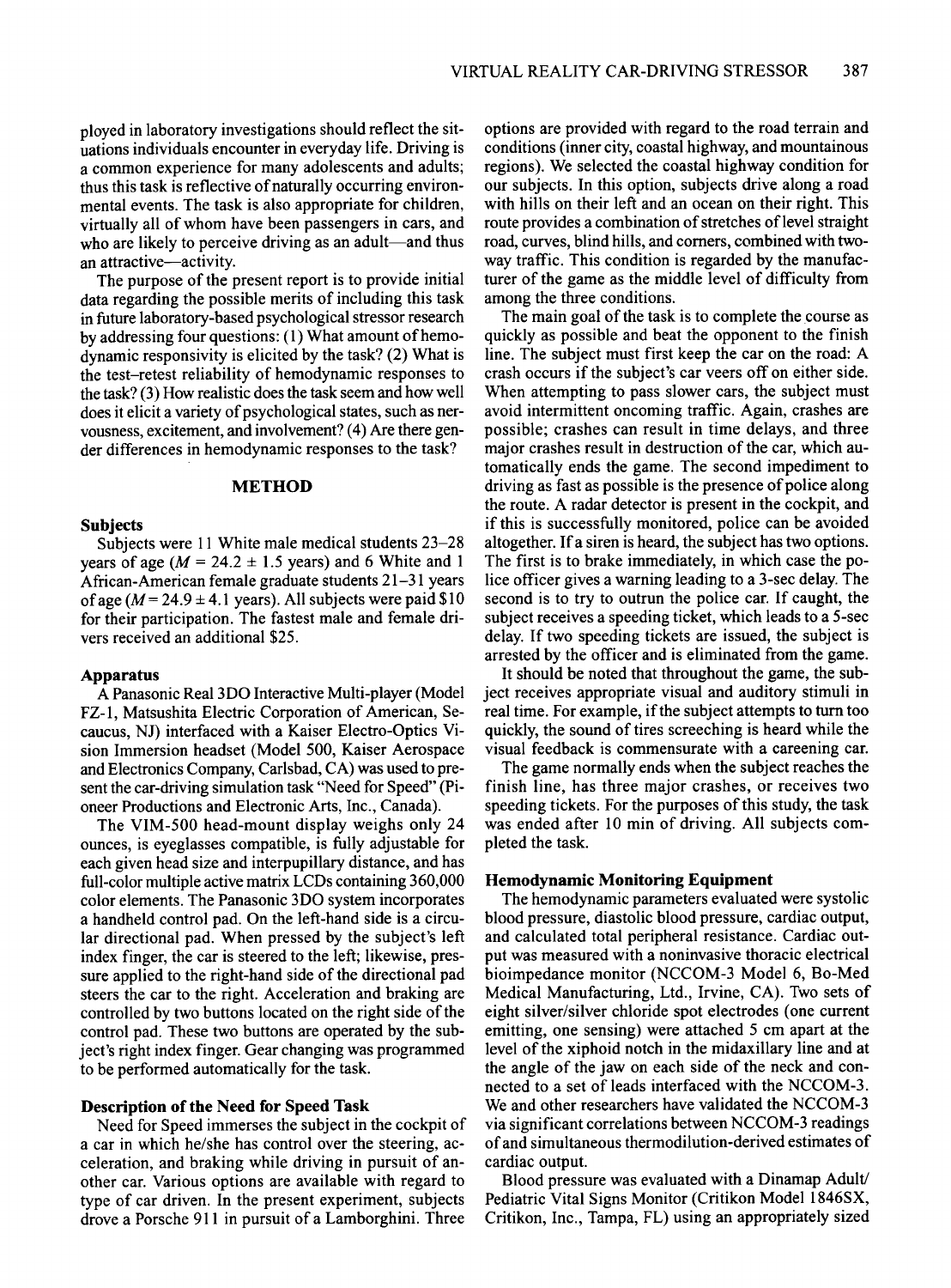| for Each Hemodynamic Parameter for Both Test Sessions |                 |      |            |      |                         |     |                 |      |            |      |                         |      |
|-------------------------------------------------------|-----------------|------|------------|------|-------------------------|-----|-----------------|------|------------|------|-------------------------|------|
|                                                       | Session 1       |      |            |      |                         |     | Session 2       |      |            |      |                         |      |
|                                                       | <b>Baseline</b> |      | Task Level |      | <b>Reactivity Score</b> |     | <b>Baseline</b> |      | Task Level |      | <b>Reactivity Score</b> |      |
| Parameter                                             | М               | SD   | М          | SD.  | M                       | SD. | М               | SD   | M          | SD   | м                       | SD   |
| $SBP$ (mmHg)                                          | 117.3           | 16.9 | 129.0      | 20.1 | l 1.8                   | 6.8 | 119.4           | 14.7 | 129.1      | 21.1 | 9.7                     | 10.0 |
| $DBP$ (mmHg)                                          | 64.9            | 9.8  | 71.3       | 12.1 | 6.4                     | 6.1 | 63.6            | 8.5  | 71.5       | 11.8 | 7.9                     | 5.5  |
| CO (l/min)                                            | 5.8             | 1.3  | 6.0        | 1.4  | 0.1                     | 1.1 | 5.7             | l.O  | 6.3        | 1.3  | 0.6                     | 0.67 |
| $TPR$ (mmHg/L/min)                                    | 14.7            | 3.6  | 16.1       | 4.7  | 1.3                     | 2.5 | 15.0            | 3.9  | 15.3       | 4.8  | 0.3                     | 1.9  |

Table 1 Mean Baseline, Task Levels, Reactivity Scores, and Standard Deviations

Note-SBp, systolic blood pressure; DBP, diastolic blood pressure; CO, cardiac output; TPR, total peripheral resistance.

blood pressure cuff. The Dinamap has been validated for use during both rest and reactivity evaluations (Rosner et aI., 1990). Cardiac output was calculated by the NCCOM-3 every successive 12 heart beats while the Dinamap was inflating and calculating blood pressures. Total peripheral resistance was derived by using concurrently measured blood pressure and cardiac output values (total peripheral resistance = [systolic blood pressure  $+ 2 \times$  diastolic blood pressure]/3/cardiac output).

## Protocol

After informed consent was obtained, subjects were taken to the laboratory for application of electrodes and blood pressure cuff. Since procedural variations can affect reliability (Saab et aI., 1992), the two evaluations, which were separated by an average of  $3.7 \pm 1.3$  weeks, were made as similar as possible in terms of time of day of evaluation and in terms of application of electrodes and stressor procedures. Subjects abstained from intake of caffeine for 4 h prior to the visit and of nonprescriptive medication use for 24 h. The task protocol consisted of an initial 5-min resting baseline followed by participation in the 10-min car-driving simulation task. Subjects were told that if they felt any physical discomfort, they should terminate the experiment immediately. No such problems were reported. All four hemodynamic parameters were assessed every other minute during the baseline period (Minutes 1,3, and 5) and the task (Minutes 1,3,5,7, and 9). Values obtained were subsequently averaged. Reactivity scores were calculated as mean task values minus mean baseline values.

# RESULTS

Table I presents, for both testing sessions, the mean baseline and task levels for each of the hemodynamic parameters of interest. The first question, regarding amount of hemodynamic responsivity elicited by the task, was initially addressed via a multivariate repeated measures 2 (gender)  $\times$  2 (phase; baseline vs. task level)  $\times$  2 (time) analysis of variance (ANOVA) using the mean baseline and task levels as one repeated measure and the two evaluations as a second repeated measure. Dependent measures for the multivariate analysis were systolic and diastolic blood pressure, cardiac output, and total peripheral resistance. Significant main effects were observed for phase [baseline vs. task level;  $F(1,16) = 34.98, p < .001$ ]

and gender  $[F(1,16) = 7.54, p < .02]$ . The time effect was not statistically significant, nor were any of the interactions (all  $ps > .15$ ). The lack of a time effect indicates that the patterns of mean hemodynamic responsivity did not differ significantly between sessions. Given these findings, the two baseline means were averaged, as were the two task-level means for each dependent variable. Subsequent univariate analyses were conducted using these averaged values separately for each dependent variable and task and gender as factors. Gender was found to be significant only for systolic pressure ( $p < .001$ ). Therefore, gender was dropped from the models for the remaining three hemodynamic parameters, and one-tailed paired *t* tests were conducted. Collectively, the results indicated statistically significant increases from baseline on all four parameters (all  $ps < .05$ ).

The second question, regarding degree of test-retest reliability, was addressed via Pearson product-moment correlation coefficients (Table 2). For reactivity scores, all coefficients were significant at least at the  $p < .05$ level, whereas for task levels, all parameters were significant at  $p < .001$ .

The third question, regarding the degree of realism, excitement, nervousness, and involvement produced by the task, was assessed using the subject's self-report data. On the basis of a 5-point Likert scale response  $(1 =$ *not at all;* 5 = *very much),* subjects reported levels of realism ( $M = 3.50 \pm 1.10$ ), involvement ( $M = 3.4 \pm .98$ ), excitement ( $M = 3.4 \pm .85$ ), and nervousness ( $M = 2.4 \pm .92$ ) that equated to average responses falling between *moderate* and *very much.* There were no significant gender differences on any of the self-ratings (all  $ps > .14$ ).

The fourth question addressed the issue of possible gender differences in cardiovascular reactivity. As noted, the only significant difference observed involved systolic blood pressure, for which males exhibited greater systolic pressure at baseline and task level  $[F(1,16) =$  $16.9, p < .001$ ].

#### DISCUSSION

The purpose of this experiment was to provide an evaluation of the possible merits of utilizing a commercially available virtual reality car-driving task in cardiovascular reactivity research. Four questions were addressed-the amount and temporal stability of hemodynamic arousal caused by the car-driving stressor, the impact of the task